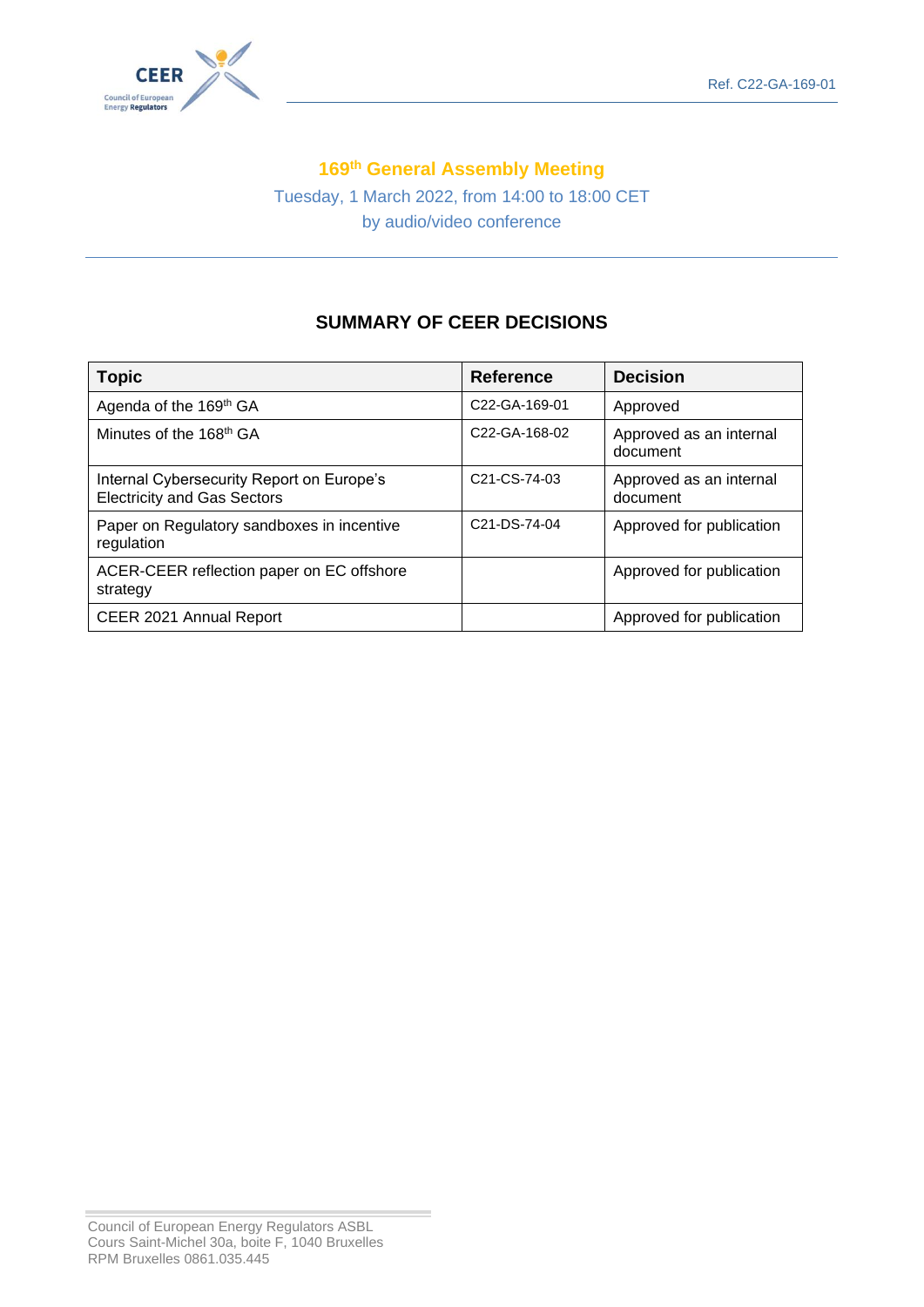

## **169 th General Assembly Meeting**

Tuesday, 1 March 2022, from 14:00 to 18:00 CET by audio/video conference

# **AGENDA**

|      | <b>Section I.</b><br><b>GA Topics for Discussion</b>                                  |  |  |
|------|---------------------------------------------------------------------------------------|--|--|
| 1.   | <b>Administration</b>                                                                 |  |  |
| 1.1. | Approval of the agenda                                                                |  |  |
| 1.2. | Minutes of the 168 <sup>th</sup> GA                                                   |  |  |
| 2.   | <b>EU Developments</b>                                                                |  |  |
| 2.1. | Oral update                                                                           |  |  |
| 3.   | <b>Work Programme Drafting Committee</b>                                              |  |  |
| 3.1. | 2023 Work Programme planning                                                          |  |  |
| 3.2. | 2022 Resource update                                                                  |  |  |
| 4.   | <b>Distribution Systems</b>                                                           |  |  |
| 4.1. | Oral update + SG TF update                                                            |  |  |
| 4.2. | Internal Cybersecurity Report on Europe's Electricity and Gas Sectors                 |  |  |
| 4.3. | Paper on Regulatory sandboxes in incentive regulation + internal summary of responses |  |  |
| 5.   | <b>Electricity</b>                                                                    |  |  |
| 5.1. | Oral update (if applicable)                                                           |  |  |
| 5.2. | ACER-CEER reflection paper on EC offshore strategy                                    |  |  |
| 6.   | Gas                                                                                   |  |  |
| 6.1. | Oral update                                                                           |  |  |
| 6.2. | Update on the work of the ACER-CEER Drafting Team - "Lines-to-take" paper             |  |  |
| 7.   | <b>Customers and Retail Markets</b>                                                   |  |  |
| 7.1. | Oral update                                                                           |  |  |
| 7.2. | WS chair vacancy issues                                                               |  |  |
| 7.3. | Update on RPD WS                                                                      |  |  |
| 8.   | <b>Market Integrity and Transparency</b>                                              |  |  |
| 8.1. | Oral update                                                                           |  |  |
| 9.   | <b>International Relations Group</b>                                                  |  |  |
| 9.1. | Oral update (if applicable)                                                           |  |  |
| 9.2. | EU4Energy update                                                                      |  |  |
| 9.3. | <b>EREK and RAERESA update</b>                                                        |  |  |
| 10.  | <b>Legal Affairs Committee</b>                                                        |  |  |
|      | 10.1. Oral update (if applicable)                                                     |  |  |